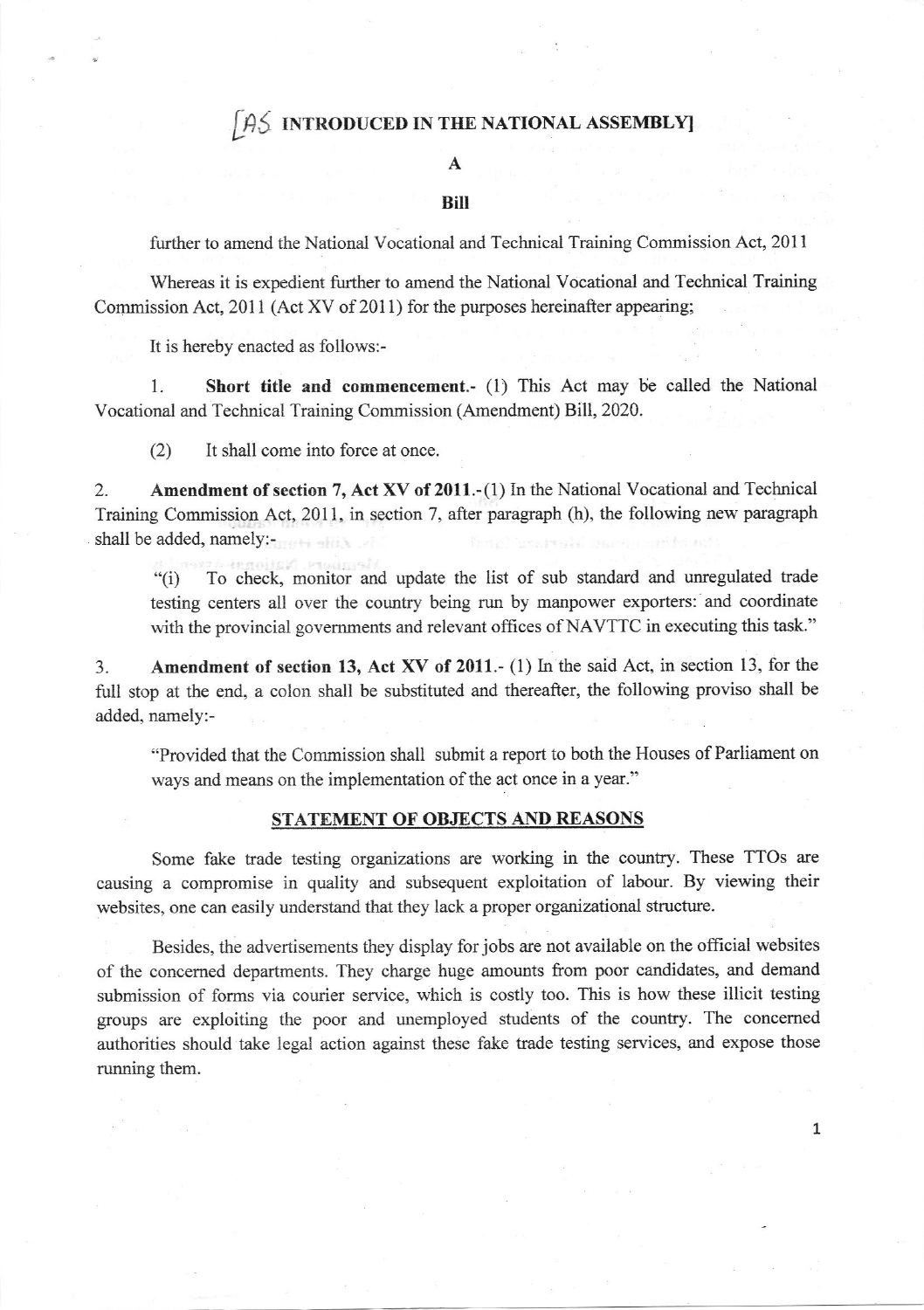Recently, according to news reports a trade testing board in Sindh has been accused of corruption. Similarly, quoting another example, a trade testing center in Islamabad was declared illegal in April, 2018. There are many examples of such centers all over the country. And their business keeps on flourishing in the absence of any checking, monitoring or regulatory mechanism.

In addition to that, keeping in view of the growing significance of our manpower skill development in international market scenario; our need for more foreign remittances as well as need to increase employability of our workforce, it is pertinent to update the statistics of this important economic and employment related matter and present them in front of Parliament as well. Hence, an amendment in section 13 has been proposed in order to make the Commission accountable in a more effective manner.

2

The Bill has been devised to achieve the above purposes

Sd-Ms. Uzma Riaz Member Incharge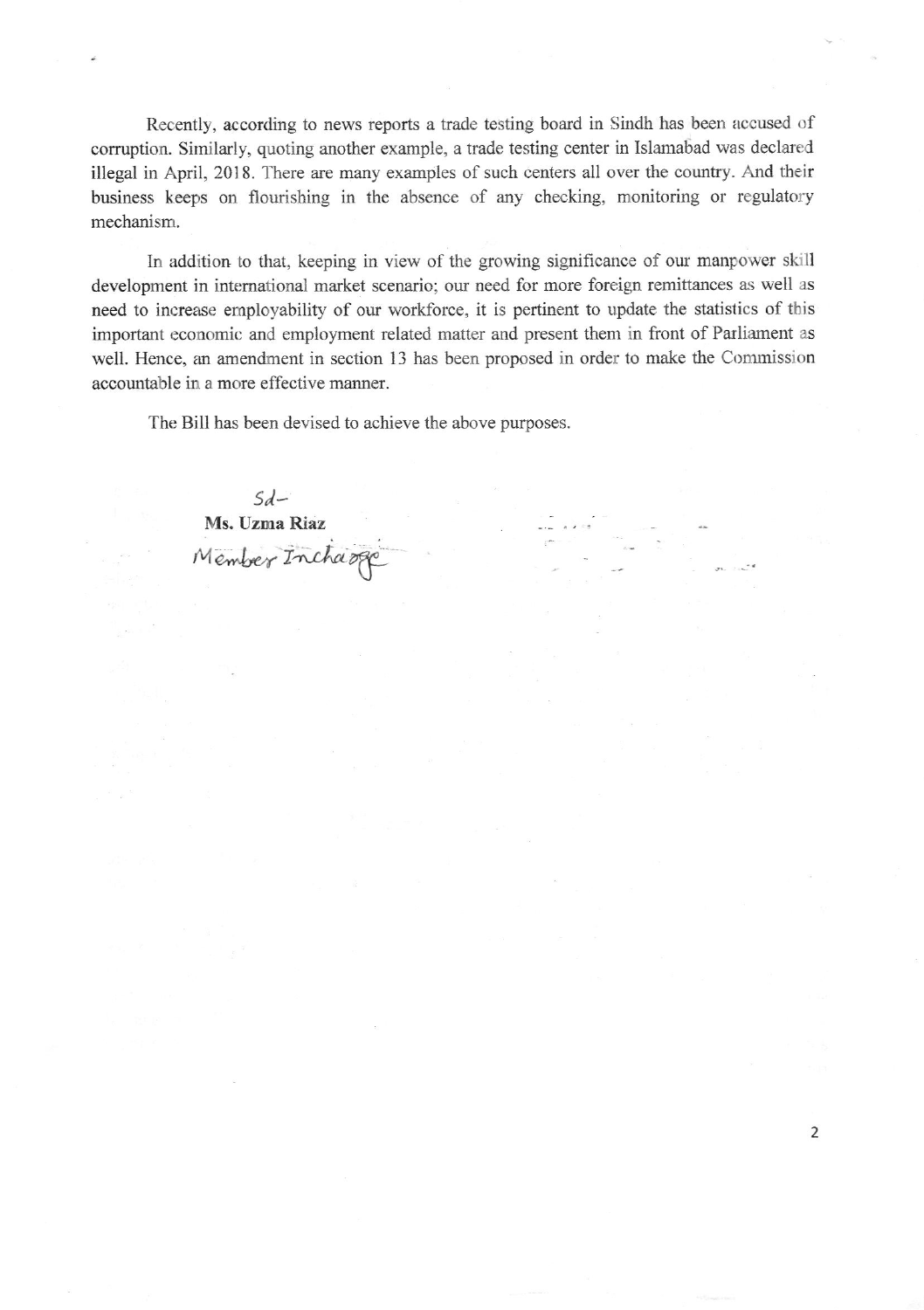[ قوى اسمبلي ميں پيش كر د ٥ ع رب

قومی کمیشن برائے پیشہ دراندو تھنیکی تربیت ایکٹ،اا ۲۰۱۰ء میں مزید ترمیم کرنے کا

چونکہ ہیہ قرین مصلحت ہے کہ بعد ازیں ظاہر ہونے والی اغراض کے لئے قومی کمیشن برائے پیشہ ورانہ و تکنیکی تربت ایکٹ، اا ۲۰۱۰ (ایکٹ نمبر ۱۵بابت ۲۰۱۱ء) میں مزید تر میم کر جائے؛

بذريعه ہذاحسب ذيل قانون وضع كياجاتاہ:۔

مختقر عنوان اورآغاز نفاذ:۔ (ا) ایکٹ ہذا قومی کمیشن برائے پیشہ ورانہ و گلنیکی تربیت(ترمیمی) بل،۲۰۲۰ء کے نام سے موسوم ہو گا۔

(۲) په في الفوز نافذ العمل ہو گا۔

۲۔ ایکٹ نمبر ۱۵اپابت ۲۰۱۱ء، دفعہ <sup>ے</sup> کی ترمیم:۔ (۱) قومی کمیشن برائے پیشہ ورانہ و تکنیکی تربیت ایکٹ،۱۱ می میں، دفعہ ۱ میں، پیرا(ح) کے بعد، حسب ذیل نئے پیراکااضافہ کر دیاجائے گا، یعنی:۔

"(ط) افرادی قوت بر آمد کنند گان کی جانب سے ملک بھر میں چلائے جانے والے غیر معیاری اور غیر منضبط حرفتی امتحانی مر اکز کی فہرست کی جانچ ، ٹکرانی اور تجدید کرنا: اور اس ذمہ داری کو نبھانے میں صوبائی حکومتوں اور این اے وی ٹی ٹی سی کے متعلقہ دفاتر کے ساتھ مل کر کام کرنا۔''

سلم پس پس ایکٹ نمبر ۱۵ اپانت ۲۰۱۱ء، دفعہ ۱۳ **کی ترمیم:۔** (۱) پر کورہ ایکٹ میں، دفعہ ۱۳ میں، آخر میں وقف کامل کی بجائے شرحہ تبدیل کر دیاجاۓ گااوراس کے بعد درج ذیل جملہ شرطیہ کااضافہ کر دیاجائے گا، یعنی:۔

"گر شرط ہیہ ہے کہ کمیشن سال میں ایک مرتبہ ایکٹ ہڈا پر عملدرآ مد<sup>ک</sup>ے ذرائع اور طریق ہائے کار سے متعلق پارلیمان کے دونوں ایوانوں کو ایک رپورٹ پیش کرے گا۔"

## بيإن اغراض دوجوه

ملک میں کچھ جعلی حرفتی امتحانی ادارے کام کر رہے ہیں۔ یہ حرفتی امتحانی ادارے(ٹی ٹی اوز)محنت کش طبقے کے معیار میں گراوٹ اور مابعد استحصال کا باعث ہیں۔ان کی دیب سائٹس کو دیکھ کر بہ آسانی سمجھا جاسکتا ہے کہ ان اداروں میں موزوں تنظیمی ڈھانچے کا فقدان -ç